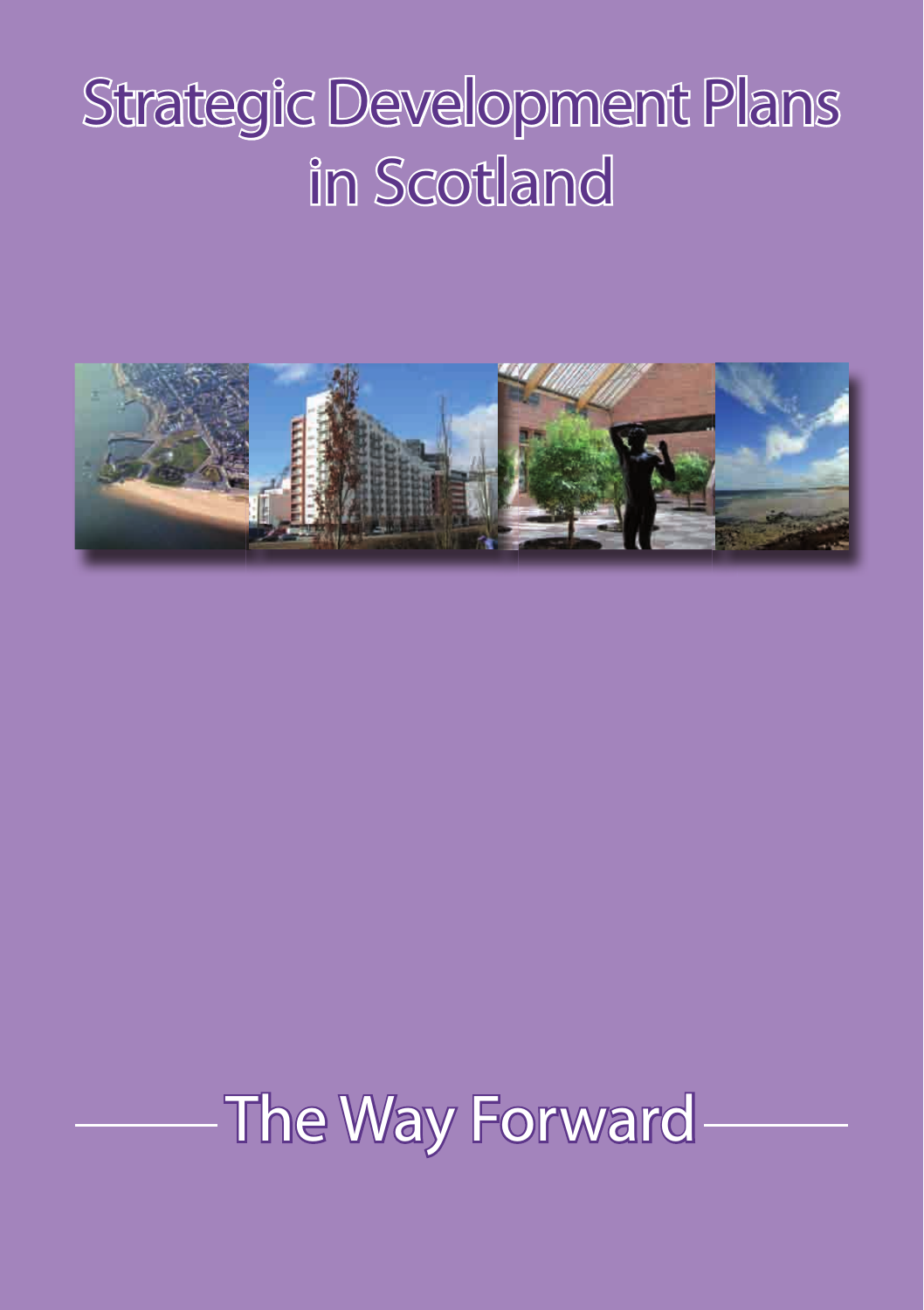### The Strategic Development Plan Areas



These are the Strategic Development Plan Areas which cover Scotland's four largest city-regions, around Aberdeen, Dundee, Edinburgh and Glasgow, covering approximately 32% of the land area of Scotland.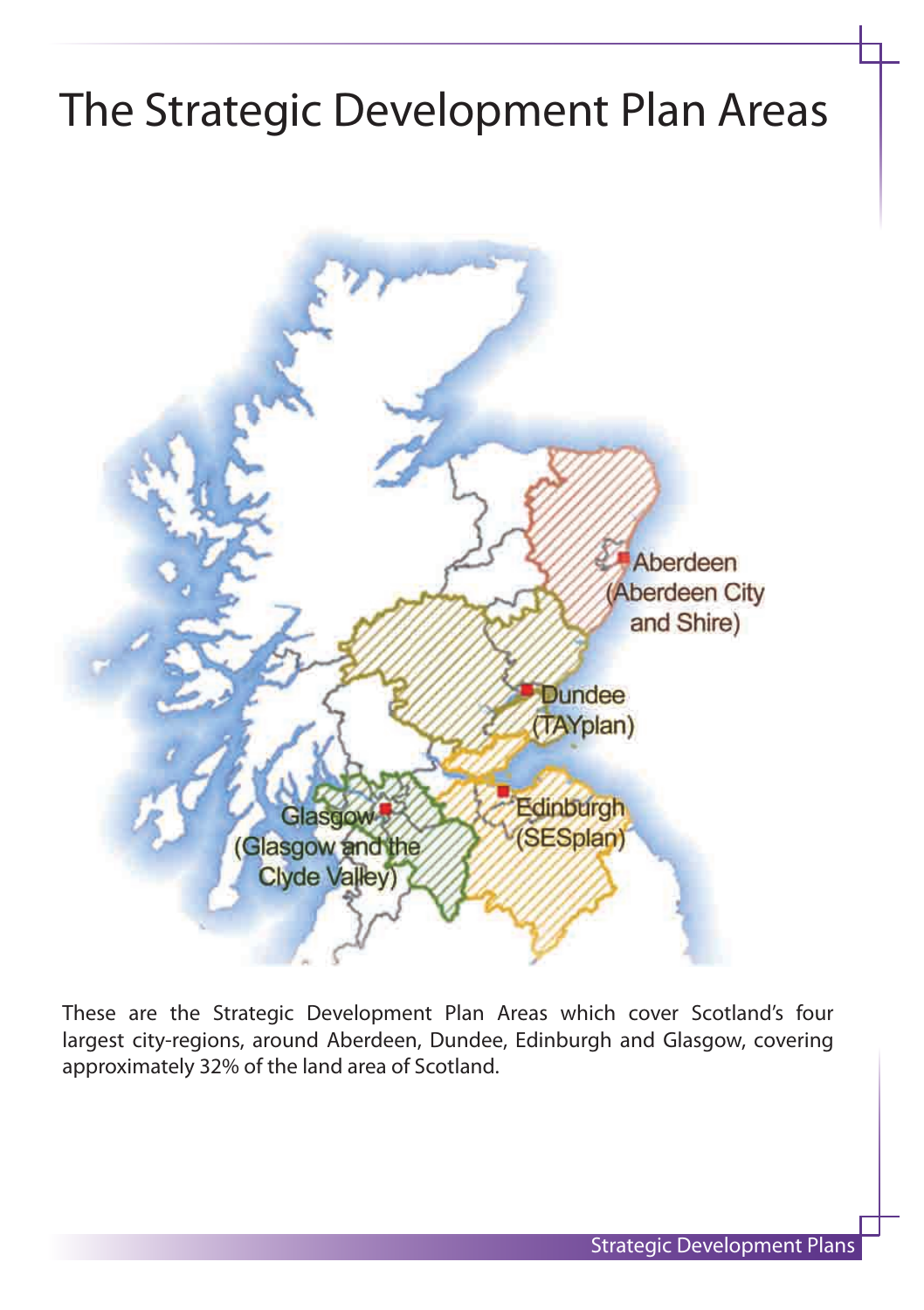#### **Strategic Development Plans**

The planning system in Scotland is undergoing a significant process of modernisation. This leaflet explains what Strategic Development Plans are, who they are being prepared by and how to get involved or seek further information.

#### **Introduction**

The changes to the development plan system are designed to improve the process and make the planning system more transparent and efficient. As a consequence, plans will be more concise, action-orientated, clear and visionary.

#### **What are Strategic Development Plans?**

Up-to-date, effective Strategic Development Plans are critical because they set the context for Local Development Plans which together guide decisions on planning applications. They also inform and co-ordinate decisions on the strategic infrastructure investment. Strategic Development Plans will replace existing Structure Plans, when approved.

Strategic Development Plans will have to set out a clear vision and spatial strategy for their area. Largely the plans will focus on the key land use and development issues that cross the planning authority boundaries and as a result they will be shorter, more strategic and easier to use than the current structure plans. Strategic Development Plans should also be concise and visionary documents that provide clear parameters for the Local Development Plans sitting below.

While the context of each plan will differ, the key issues for most Strategic Development Plans will be the supply of land for housing, as well as major business and shopping uses. Protection of environmental assets and the provision of important infrastructure such as transport, waste, water and energy will also be covered, as may the promotion of green belts and networks.



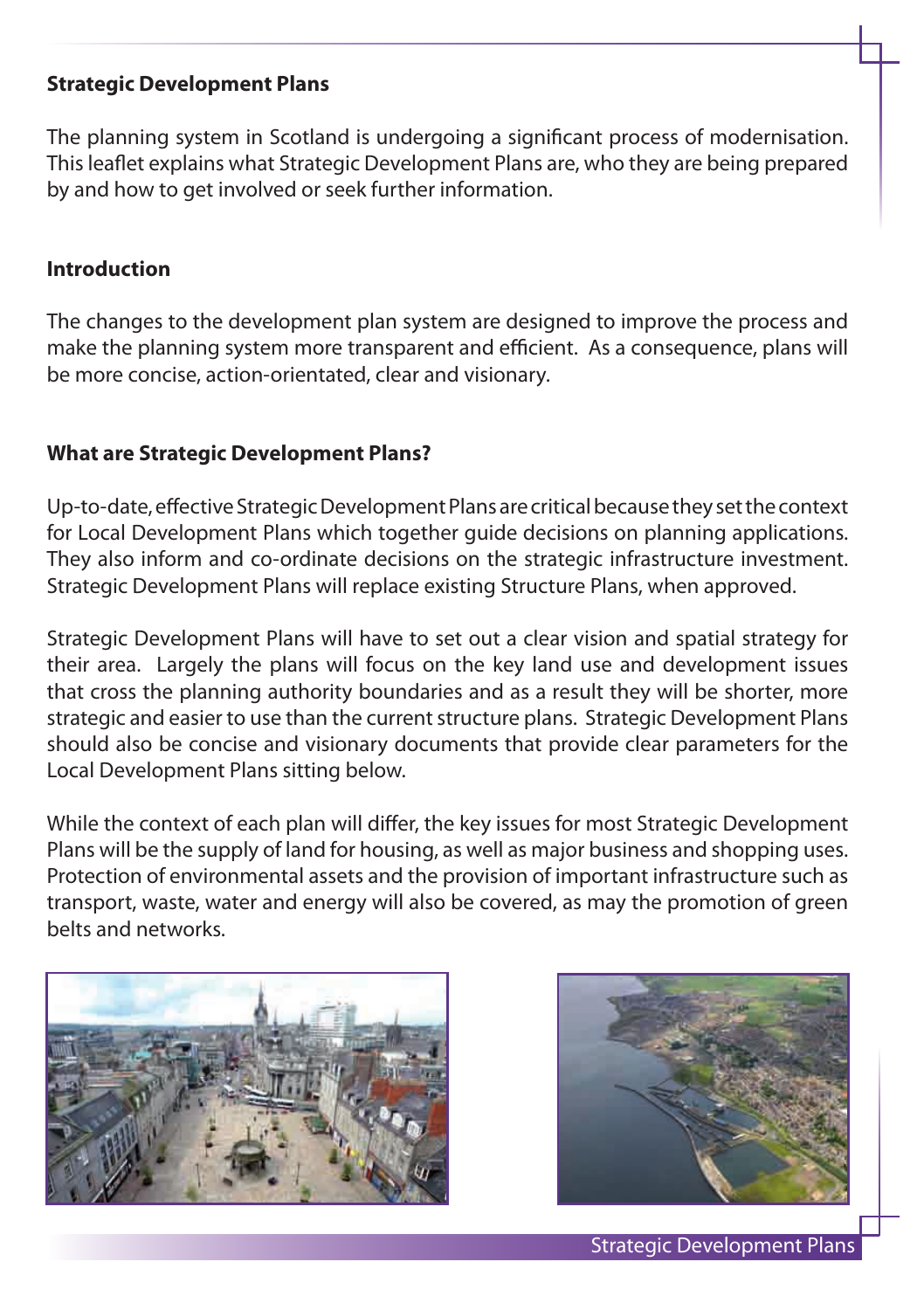Strategic Development Plans are required under the Act to include:

- A vision statement a broad statement showing how the development of the area could occur and the issues that might be expected to affect that development, including physical, economic, social and physical characteristics, principal land use, the size, composition and distribution of the population of the area, the infrastructure, how the infrastructure is used and any anticipated changes.
- A Spatial Strategy a broadly based statement of proposals as to the development and use of land in the area.
- Analysis of relationships with development and land use proposals in neighbouring areas that are likely to affect the Strategic Development Plan area.
- Any other appropriate issue.

The plan may also contain or be accompanied by maps, diagrams or illustrations but it must contain a map or diagram describing the spatial strategy.

### **Who will prepare Strategic Development Plans?**

Strategic Development Plans will only be prepared for Scotland's four largest city-regions, around Aberdeen, Dundee, Edinburgh and Glasgow. They will be prepared by Strategic Development Planning Authorities (SDPAs) which act on behalf of the constituent councils. Approximately 32% of the land area of Scotland will be covered by a Strategic Development Plan, although 75% of the population will be covered. Contact details for each of the SDPAs are provided on the back of this leaflet.

Strategic Development Plans form the upper tier of the development planning framework, with Local Development Plans sitting below. The Local Development Plans are prepared by the relevant council rather than the SDPA. Outside Strategic Development Plan areas there will be a single tier development plan – just a Local Development Plan.

More detailed information on the area covered by each Strategic Development Plan is available from the SDPAs themselves or Circular 3/2008, available from the Scottish Government.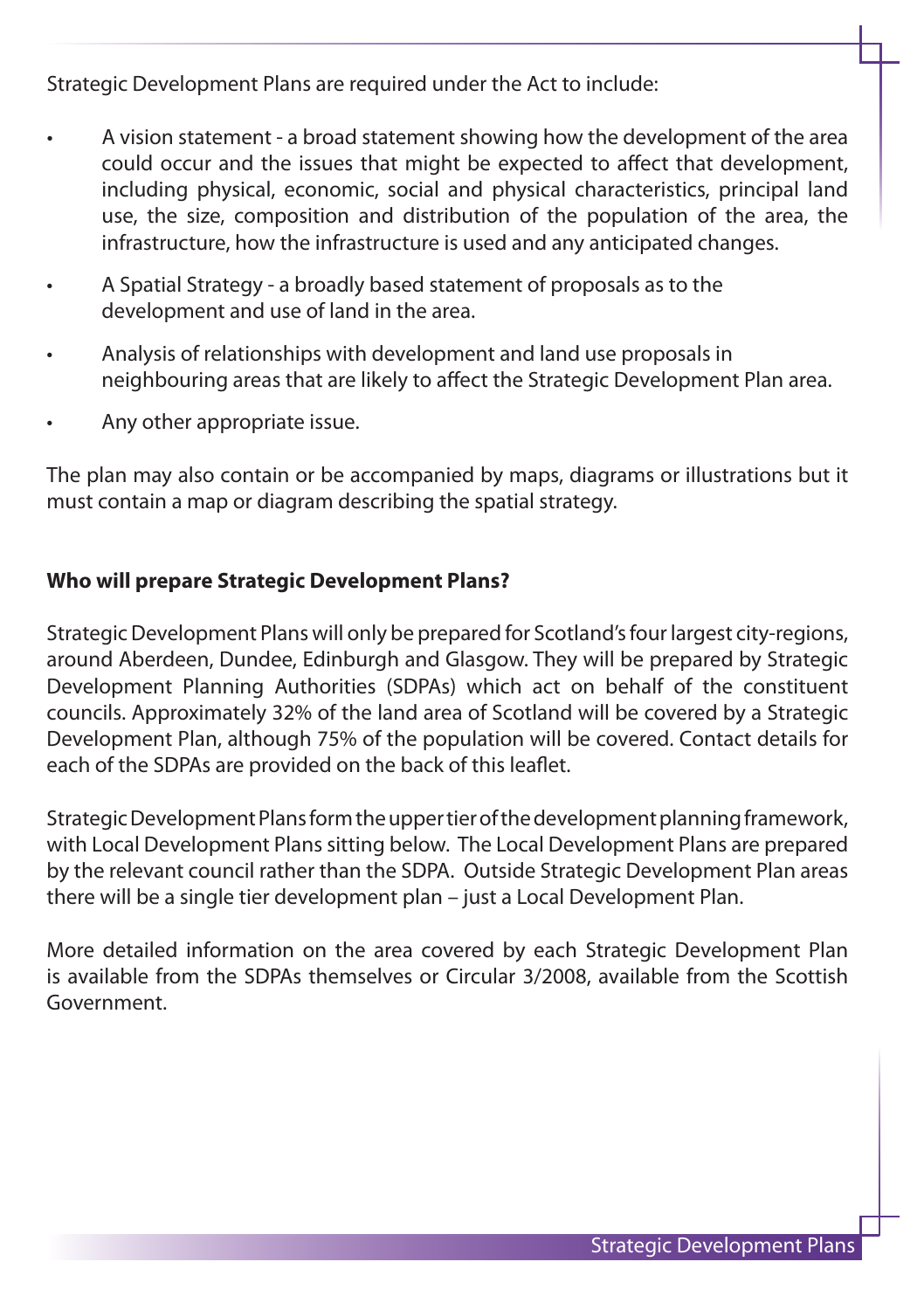#### **How will plans be delivered?**

The actions in the plan are not just the responsibility of the Strategic Development Planning Authority. Alongside each Strategic Development Plan, an Action Programme will be published setting out what steps will be taken to deliver the policies and proposals in the plan, who will take this action and by when. This will help communities, businesses and agencies to see what progress is being made.

#### **What is the process?**

Although there will be differences between the Strategic Development Plans, the legislation sets out the key tasks and processes that each authority must complete.

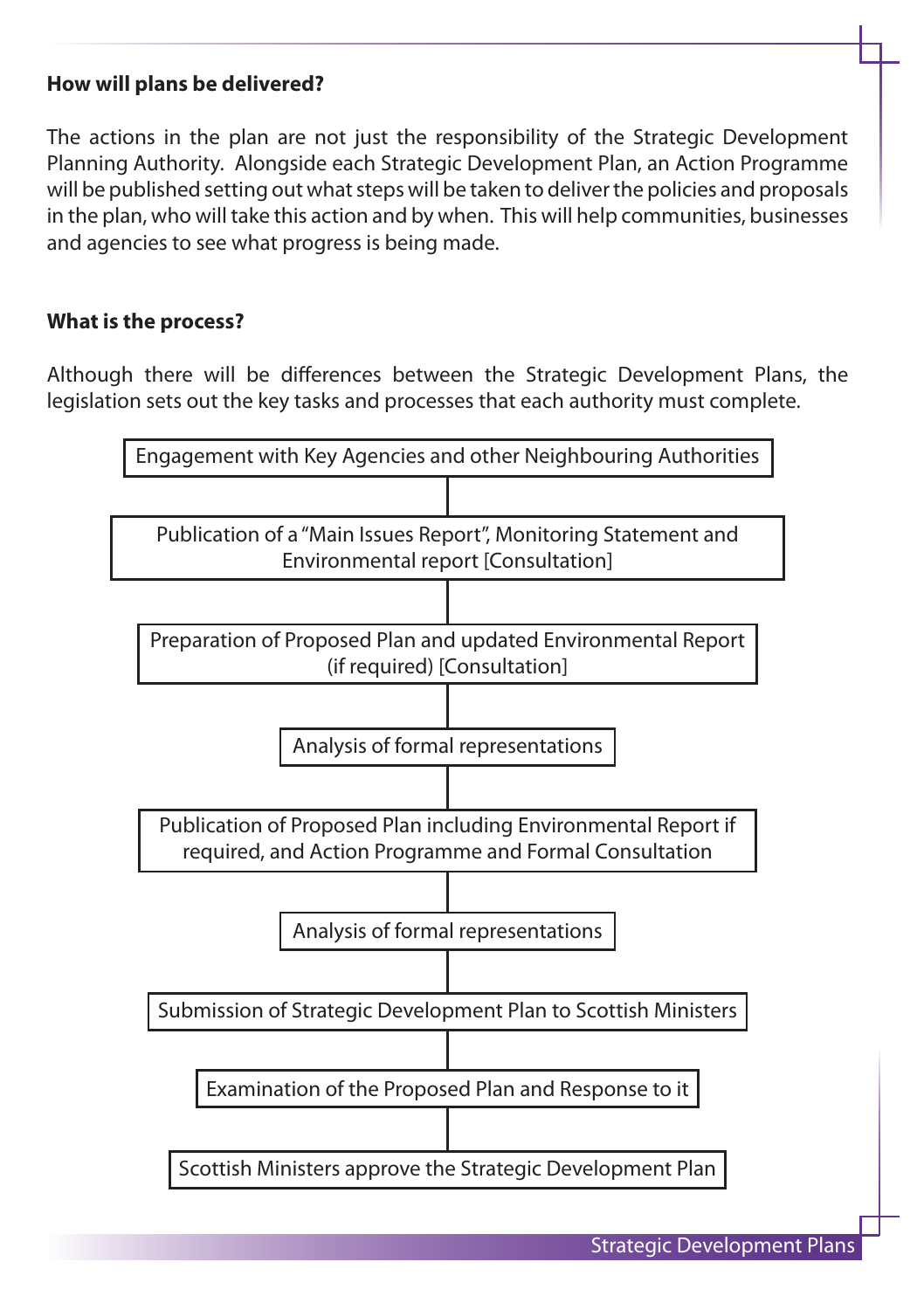



#### **Timetable**

Each SDPA has published a Development Plan Scheme which is available from its website or on request. These set out the proposed timetable for the preparation of the plan and what is involved at each stage. Each SDPA will be preparing its plan to a different timetable given that some areas have a more up-to-date existing structure plan than others. These Development Plan Schemes will be reviewed by the authorities at least annually, to ensure all the information is kept up-to-date.

#### **How can I get involved?**

Public participation and consultation has always been a key part of the old planning process but under the new planning reform it is essential to involve the public, as well as community groups and other interested groups throughout the process.

A participation statement has been produced as part of each Development Plan Scheme. These set out when consultation is likely to take place, with whom, its form and the steps that will be taken to involve the public in the Strategic Development Plans preparation or review. The Scottish Government is keen to ensure that early, effective engagement takes place around the Main Issues Report and the participation statement sets out in more detail the processes.

#### **How does this plan relate to the Local Development Plan?**

Local Development Plans will replace Local Plans and will be produced by individual planning authorities. These will set out more detailed policies and proposals to guide development. These plans will be consistent with the Strategic Development Plans and will apply their visions and aims to the local area.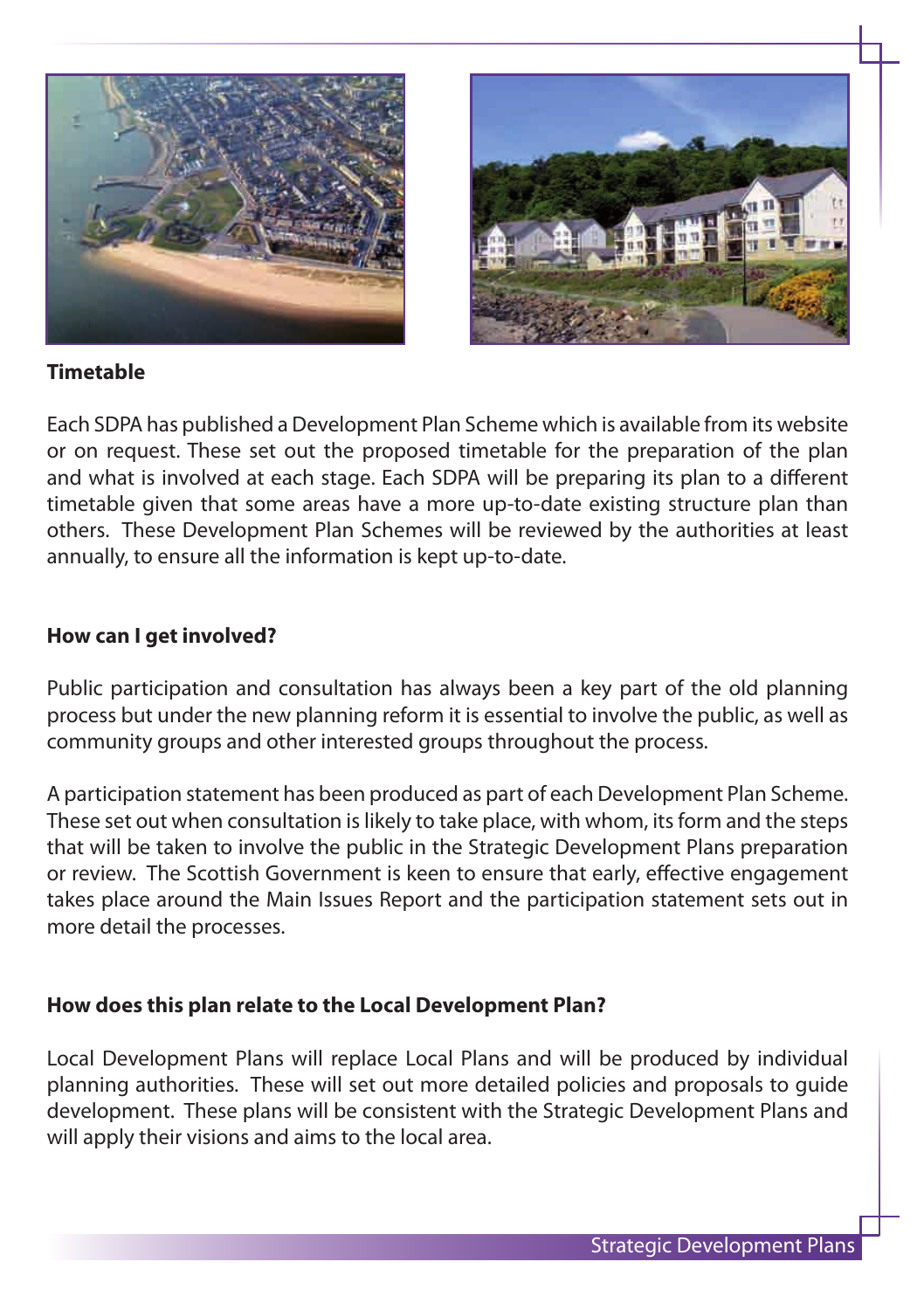#### **Review and Monitoring**

A Strategic Development Plan will be reviewed every 5 years with monitoring being carried out annually. Plans will clearly state how review and monitoring will be carried out and when.

#### **Contact Us**

For more information on any of the four Strategic Development Plans, please contact the appropriate team at the addresses on the back of this leaflet.



All images kindly supplied by the participating 4 City Region Authorities.